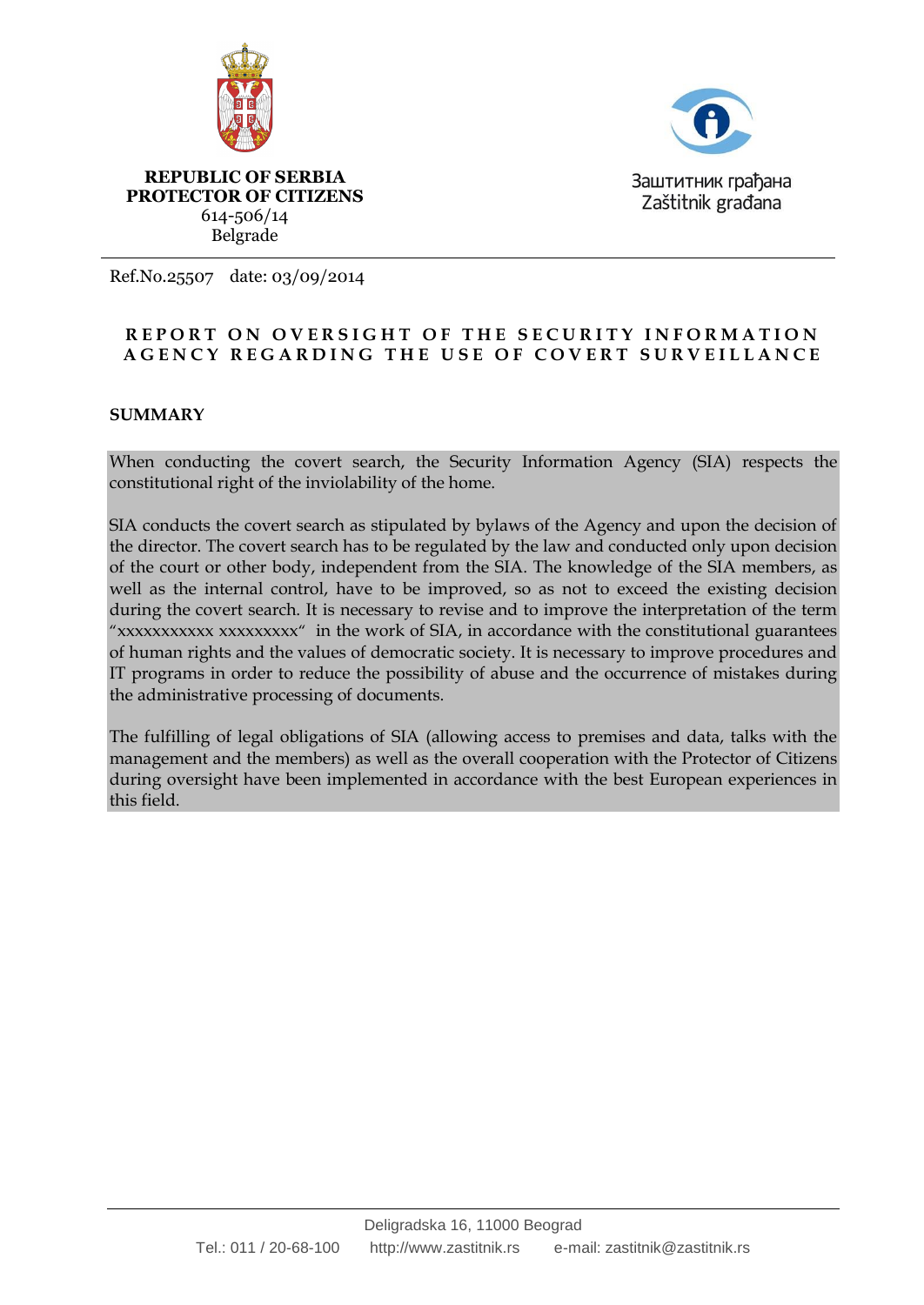#### **INTRODUCTION**

After publicly announced information that the SIA has conducted the covert search measures in a larger number of cases, the Protector of Citizens has decided to initiate oversight of the SIA regarding the legality and regularity of the use of such measures. The following measures have been considered during decision-making:

- The content of the measure of "covert search", which allows a significant violation of rights arising from the right to a private life1,
- The fact that the measure of "covert search" is neither expressly stipulated by the Law, nor are the conditions for its implementation, the processing and the use of results regulated by the Law, but rather bylaws with the high security level, which jeopardizes the principle of legality of work and increases the danger of irregular implementation of regulations and civil rights violations.

## **PROCEEDING**

 $\overline{a}$ 

The oversight proceeding begun with the letter of the Protector of Citizens No 614-506/14 from 27 March 2014 in which the SIA was informed about the initiation of the oversight procedure, as well as the subject and the goals thereof, according to Article 29 paragraph 1 of the Law on the Protector of Citizens.

On 16 April 2014, the Protector of Citizens held a preparatory meeting with the director of the SIA, during which the planned course of the action was presented.

On 22 April 2014, the Protector of Citizens sent a letter to the director of SIA, in which he precisely defined, for the purpose of efficacy, the type of data and information which the Agency is required to submit in order to achieve the goals of the oversight procedure.

On 12 May 2014, in the premises of the SIA, the Protector of Citizens inspected the work of its Registry Office in which the cases with documents designated as confidential are being administratively processed. Within the oversight procedure, the Protector of Citizens talked to the SIA's IT manager.

At the SIA Registry Office, the Protector of Citizens accessed the information on all procedures in which, over the period of one year prior to the oversight, the SIA had conducted the covert search or for which the warrant had been granted. Of all the procedures, the Protector of Citizens chose a representative sample of nine cases, using the following criteria: time of the application of the measure, place of the application, type of illegal action which was stated in the proposal for application of the measure as the grounds for which the application of this measure was requested, as well as the citizenship of persons subjected to search, in an attempt to include as many different cases as possible.

Immediately after that, nine selected cases were moved to a separate room, with complete documentation, where the Protector of Citizens gained insight in the content thereof, in order to control the legality and regularity of the Agency's procedures during the covert search. During the inspection of the documentation, four SIA representatives provided additional information and explanations. In every single case the following issues were considered: proposal for

<sup>1</sup> Article 8. of the European Convention on Protection on Human Rights and Basic Freedoms ("Official Gazette of SCG (Serbia and Montenegro) - International Treaties ", No 9/2003, 5/2005 and 7/2005; "Official Gazette of the Republic of Serbia – International Treaties", No.12/2010)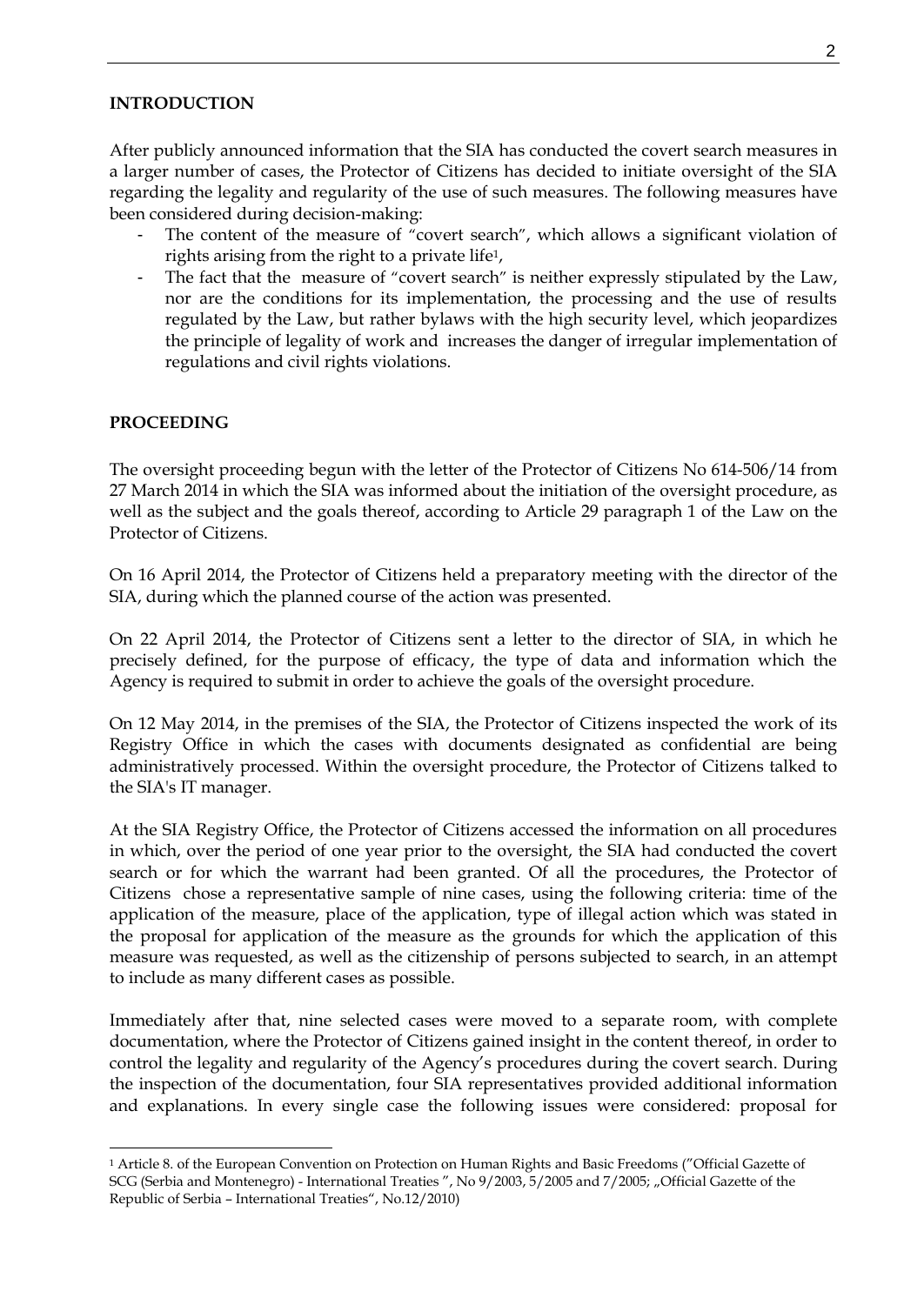conducting the covert search, the decision on granting the covert search and the report on the measures conducted (after the conduction thereof), and in individual cases, in which beside the covert search other covert measures and procedures were performed, the documents on the application of those measures and procedures were inspected.

On 27 August 2014, the Protector of Citizens submitted to the SIA a draft report for comments, in order to correct possible factual inaccuracies and to point to possible parts of the Draft report that should be left out because they contain data or circumstances which, according to law, cannot be made available to public.

On 29 August 2014, the director of the SIA informed the Protector of Citizens that, in his opinion, the Draft did not contain factual errors, or such parts, that should be deleted on the grounds of the protection of classified information and application of the principle of conspiracy in the work of the Agency, except for the parts which the Protector of Citizens, according to the law, deletes, so as not to jeopardize the realization of the procedures in course.

On 3 September 2014, the final text of the Report was prepared and submitted to SIA, as well as the restrictive version of the Report, which was submitted to the National Assembly and made publicly available.

# **FINDINGS**

# *1. Complying with the constitutional right of inviolability of the home*

SIA statement: The director and the authorized representatives of the SIA told the Protector of Citizens on several occasions that the covert search was never conducted in homes (houses, apartments), or spaces that can be considered as home, since this would represent the violation of constitutional rights of inviolability of the home2, in which case the procedure according to constitutional right of inviolability of the home has to be initiated, i.e. the court decisions has to be acquired and the presence of two witnesses provided, which would then represent the measure of search, but not the measure of covert search.

Established facts: During the inspection, after having gained a detail insight in the representative number of cases, not a single case was found in which the SIA had conducted the covert search in an apartment, i.e. home.

## **Conclusion:**

# **When conducting the covert search, the SIA respects the constitutional right of the inviolability of the home.**

## *2. Legality and regularity of the covert search*

Regulations: The Law on the SIA does not specifically regulate the application of the measure of the covert search, but it is rather regulated with internal acts of the Agency, which are marked confidential and are not available to the public. After the inspection of the internal acts regulating (also) the procedure of the covert search, it was established that they especially regulated the proposal for, the conduction of and the reporting on the application

<sup>2</sup> The Constitution of the Republic of Serbia, article 40.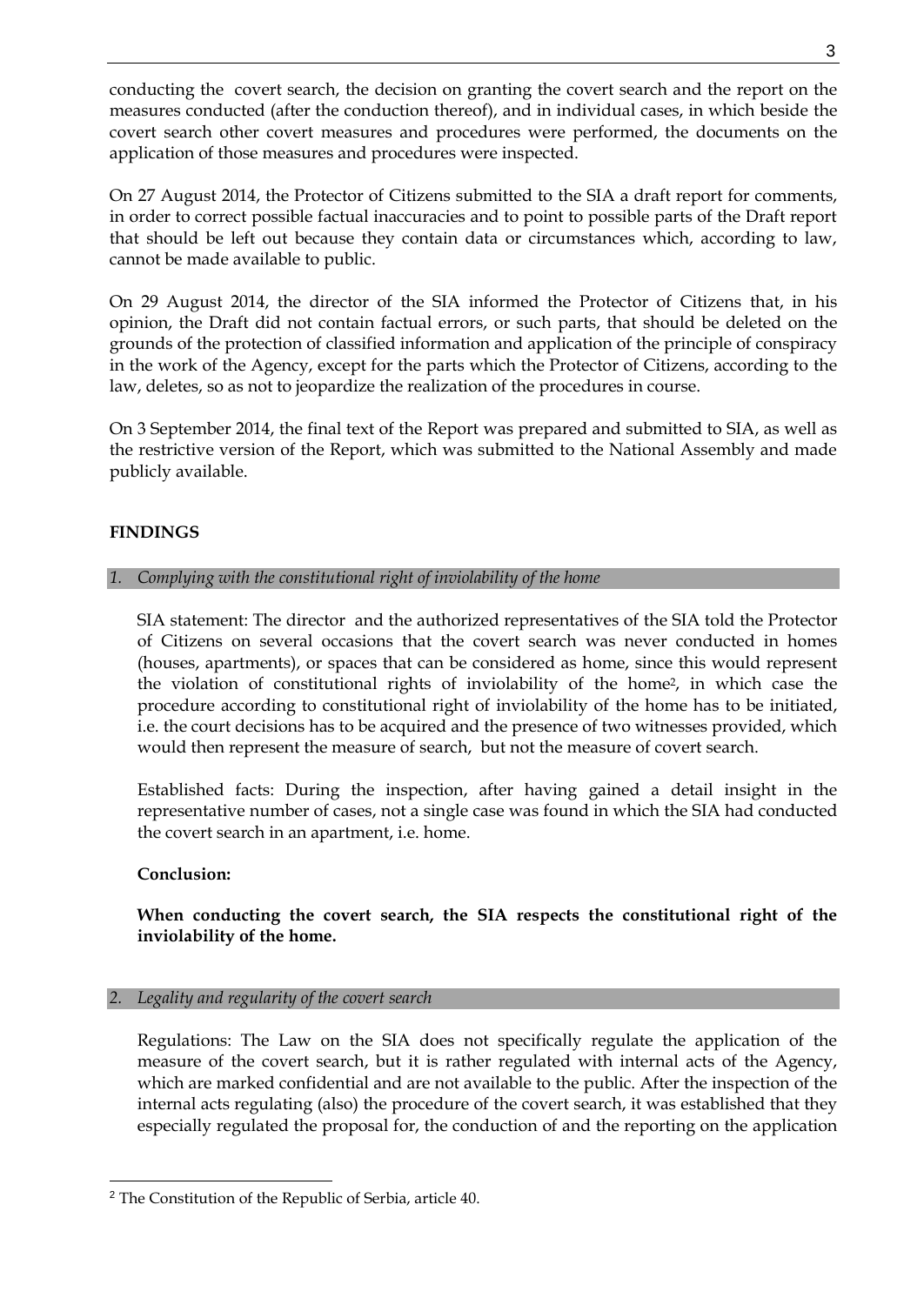of the measure of the covert search, as well as the content thereof. The procedure is characterized by a multilevel approach.

Established facts: After the inspection of the selected cases, it was established that all cases contained the proposals for the application of the measure of the covert search, the proposals for granting the measures and, after the conduction thereof, the reports on the application of the measure. The proposals for application of the measures contain clear and understandable justification; the granting of the proposal is based on a multilevel approach within the Agency. The proposal is finally granted by the director or deputy director, according to the internal regulations of the Agency. The application of the measure begins after the measure has been granted and ends within the defined deadline, or it is not conducted at all if there were no grounds for the conduction thereof. Reports prepared on the conducted measures contain the description of the measure as well as the results.

### **Conclusion:**

**The Agency respects the procedure of the application of the measure of the covert search, as regulated by its bylaws.**

*3. The need for improving the observance of the right of citizens regarding the application of the measures of the covert search (opinion and recommendation)*

With respect to the nature and content of the measures of the covert search, i.e. the intensity and broadness of the violation of the citizens privacy, and with respect to the significance of the principle of legality and legal certainty in the application of the measures restricting human rights, the following

## **Opinion and recommendations are given:**

**It is necessary that the measure of the covert search be regulated by the Law, and, among other things, to regulate the conditions for the application of measures, as well as the way of using the results achieved by the application thereof.** 

**It is necessary to legally regulate the consent for the application of that measure to be granted by the authority independent from the SIA, whereby the urgency of the procedure must be provided.**

#### *4. Application of other measures, beside the measure of the covert search*

Immediately before, during, and after the application of the measure of the covert search due to the nature of such measure - there was often a need and the possibility to violate the citizens privacy regarding the content or certain methods, for which, according to regulations, the special court decision was necessary. In several inspected cases, it was observed that the SIA, when applying the measures of the covert search, had also applied the measure of inspection of the content and other data on communication, for which the court decision was previously obtained.

However, there was one case (SIAs actions in that case are still in progress) in which xxxxxxxxxxxxxxxxxxxxxxxxxxxxxxxxxxxxxxxxxxxxxxxxxxxxxxxxxxxxxxxxxxxxxxxxxxxxxxx xxx. The members of the SIA explained to the Protector of Citizens this was an omission made by an employee. However, although the document with information on illegal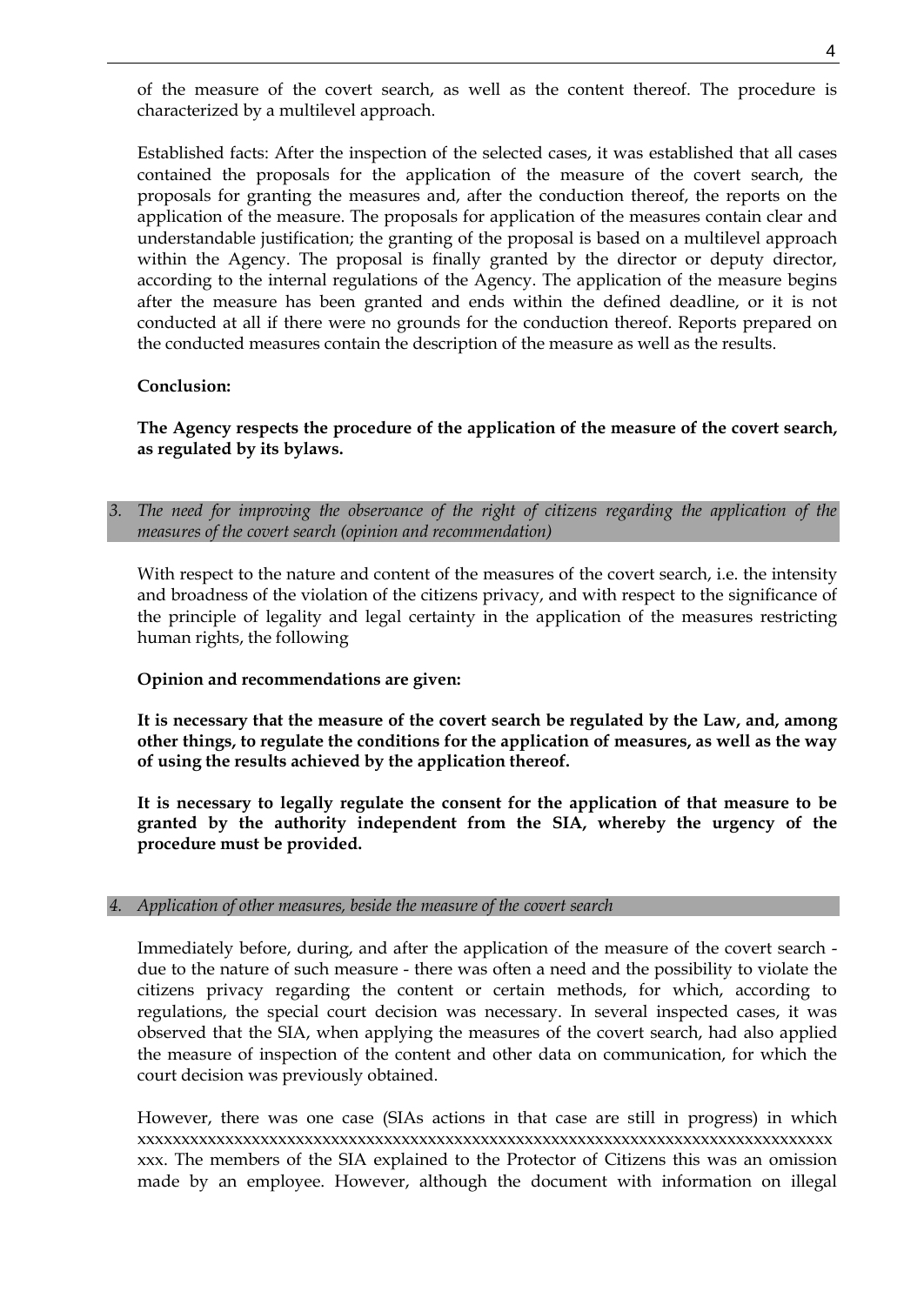conducted procedures, before it was inspected by the Protector of Citizens, was discussed among several instances of the Agency, none of them noticed there was an omission, nor any measures were taken to destroy such illegally collected data and to take necessary legal steps towards the employee who made the omission. Having noticed the omission, the Protector of Citizens also considered the circumstances related to the case and concluded that the SIA would have probably obtained such a decision (based on the actual practice) had it been requested from the court xxxxxxxxxxxxxxxxxxxxxxxxxxxxxxxxxxxxxxxxx.

### **Conclusions and recommendations:**

**As a general rule, when before, during or after the application of the measures of the covert search the restriction of some rights or freedoms need to be conducted, in a way and to the extent for which the previous court decision, according to the law, is necessary, the SIA firstly obtains such a decision. A deviation from this rule was also noticed, which is justified by an omission.**

**It is necessary, through the education of employees, to prevent the cases of restriction of rights of citizens which is not based on legally defined procedures and conditions, due to an omission, negligence, ignorance or other reasons.** 

**The persons responsible for committing the omission have to be appropriately sanctioned, and the Protector of Citizens should be informed on the action taken.**

**The data collected during the application of the measure for which the formal legal or essential conditions were not met, must be destroyed without delay and the Protector of Citizens should be informed on the action taken.**

In relation to one of the examined cases, the Agency applied the measure of the covert search together with a number of other special measures and procedures, within its competence, for the application of which a previous court decision needed to be obtained. After the inspection, it was discovered that every measure stated in the decision of the preliminary proceedings judge was conducted in accordance with the Law.

However, although the preliminary proceedings judge initiated the criminal proceedings, based on the grounded proposal and made a decision on the application of the measures within the competence of the SIA, which restrict the constitutionally guaranteed rights, the Protector of Citizens stated that, in this particular case, the application of measures, although lawful, was irregular.

xxxxxxxxxxxxxxxxxxxxxxxxxxxxxxxxxxxxxxxxxxxxxxxxxxxxxxxxxxxxxxxxxxxxxxxxxxxxxxx xxxxxxxxxxxxxxxxxxxxxxxxxxxxxxxxxxxxxxxxxxxxxxxxxxxxxxxxxxxxxxxxxxxxxxxxxxxxxxx xxxxxxxxxxxxxxxxxxxxxxxxxxxxxxxxxxxxxxxxxxxxxxxxxxxxxxxxxxxxxxxxxxxxxxxxxxxxxxx xxxxxxxxxxxxxxxxxxxxxxxxxxxxxxxxxxxxxxxxxxxxxxxxxxxxxxxxxxxxxxxxxxxxxxxxxxxxxxx xxxxxxxxxxxxxxxxxxxxxx. The Protector of Citizens considers the activities stated as the grounds for granting the application of the special measures (based on which the court actually granted the application), to be inherent in a democratic society and void of any elements of illegality.

#### **Recommendation:**

**SIA** has to revise and improve its interpretation of the term , **xxxxxxxxxx** xxxxxxxxx<sup>"</sup>, in **accordance with democratic heritage and the essence of the freedom of xxxxxxxxxxxxxxxxxx, as stipulated and protected by the Constitution of Serbia and the ratified international documents.**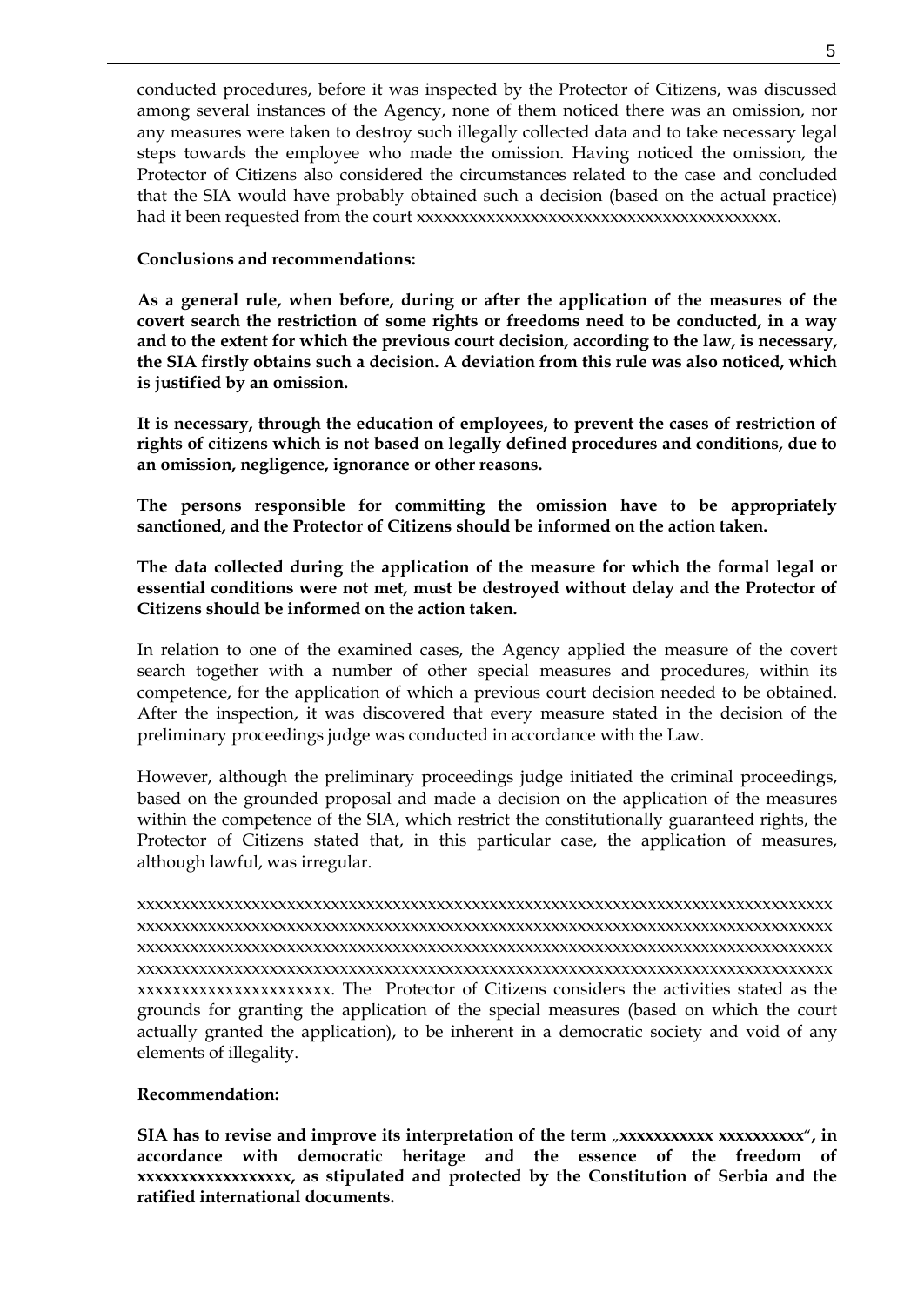## *5. The processing of confidential cases in the Registry Office*

The Protector of Citizens accessed the Registry Office in which the confidential cases are administratively processed and inspected its procedures and methods of work; he also accessed the software for filing and administrative processing of cases and talked to the employees in the Office, who answered all his questions.

The Office is well organized and equipped and the employees are well acquainted with their duties and the workflow.

The Protector of Citizens noticed that it was possible to change xxxxxxxxxxxxxxxxxxxxxxxxxxxxx in a relative simple way, so it was not visible in subsequent reports on the case. The system administrator told the Protector of Citizens that all omissions in programs were identified in such a way that "xxxxxxxxxxxxxxxxxxxxxxxxxxxxxxx xxxxxxxxxxxxxxx."

### **Recommendation:**

**It was necessary to improve the procedures and IT-software to prevent the possibility that xxxxxxxxxxxxxxxxxxxxxxxxxxxxxxxxxxxxxx xxxxxxxxxxxxxxxxxxxxxxxxxx xxxxxxxxxxx is not visible in subsequent reports.**

**It is necessary to organize, on a regular basis, xxxxxxxxxxxxxx xxxxxxxxxxxxxxxxxxxxxxxx xxxxxxxxxxxxxxxxxxxxxxxxxxxxxxxxxxxxxxxxxxxxxxxxxxxxxxxxxxxxxxxxxxxxxxxxxxxxxxxxxx xxxxxxxx xxxxxxxxxxxxxxxxxxxxxxxxxxxxxxxxxxxxxxxxxxxxxxxxxxxxxxxxxxxxxxxxxxxxxxxx xxxxxxxxxxxxxx.**

## **SUMMARY: CONCLUSIONS, OPINIONS AND RECOMMENDATIONS**

- 1. In the application of the measure of the covert search, the SIA respects the constitutional right of the inviolability of the home.
- 2. The Agency respects the procedure of the application of the measure of the covert search, as regulated by its bylaws.
- 3. It is necessary to regulate the measure of the covert search by the Law, and, among other things, to regulate the conditions for the application of measures, as well as the way the results achieved by the application are used.
- 4. It is necessary to legally regulate the consent for the application of that measure to be granted by the authority independent from the SIA, whereby the urgency of the procedure must be provided.
- 5. As a general rule, when before, during or after the application of the measures of the covert search the restriction of some rights or freedoms need to be conducted, in a way and to the extent for which the previous court decision, according to the law, is necessary, the SIA firstly obtains such a decision. A deviation from this rule was also noticed, which is justified by an omission.